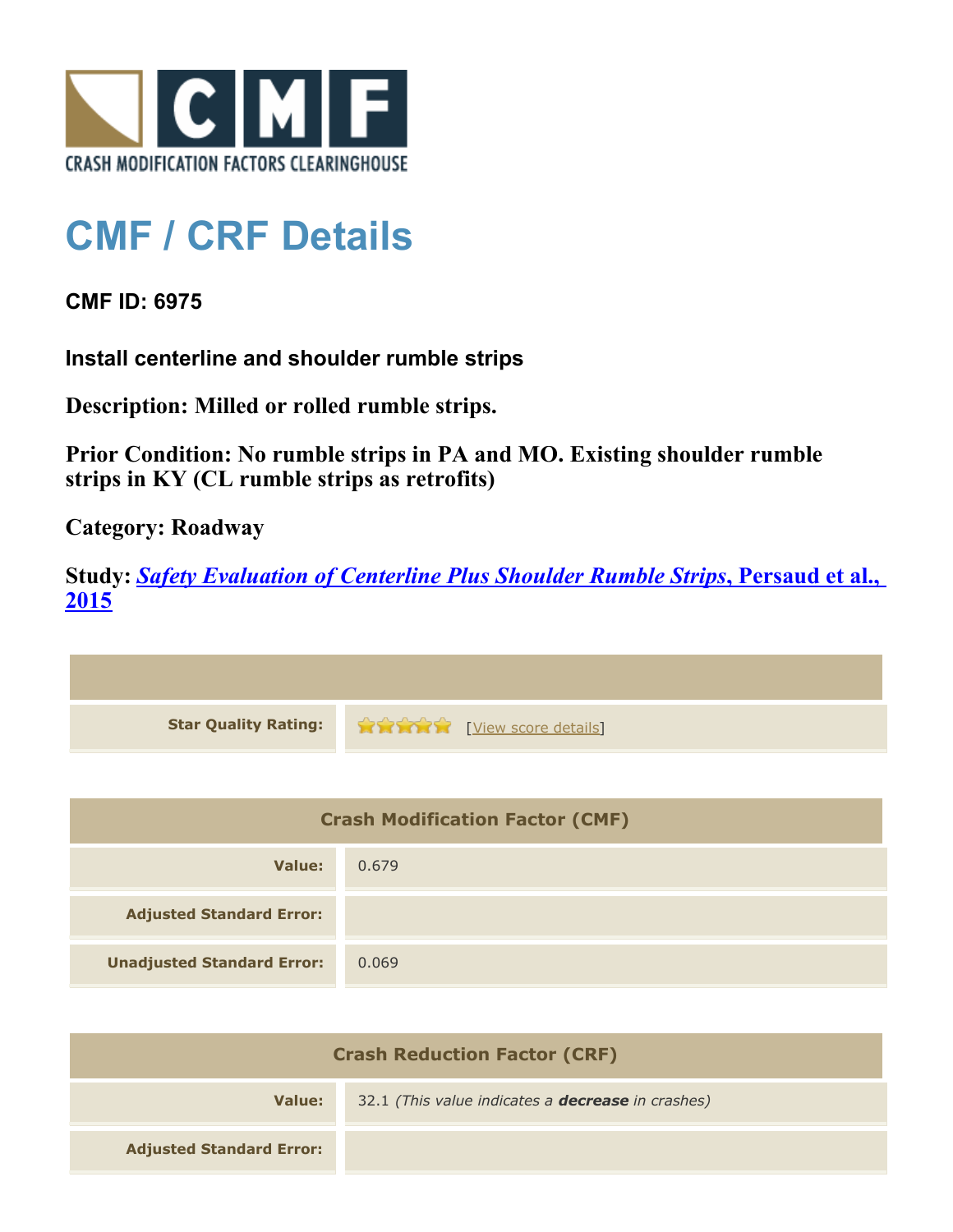| <b>Applicability</b>       |                                                 |
|----------------------------|-------------------------------------------------|
| <b>Crash Type:</b>         | Head on, Sideswipe                              |
| <b>Crash Severity:</b>     | All                                             |
| <b>Roadway Types:</b>      | Not specified                                   |
| <b>Number of Lanes:</b>    | $\overline{2}$                                  |
| <b>Road Division Type:</b> | Undivided                                       |
| <b>Speed Limit:</b>        |                                                 |
| <b>Area Type:</b>          | Rural                                           |
| <b>Traffic Volume:</b>     | 154 to 9199 Annual Average Daily Traffic (AADT) |
| <b>Time of Day:</b>        | All                                             |

## *If countermeasure is intersection-based*

| <b>Intersection Type:</b>         |  |
|-----------------------------------|--|
| <b>Intersection Geometry:</b>     |  |
| <b>Traffic Control:</b>           |  |
| <b>Major Road Traffic Volume:</b> |  |
| <b>Minor Road Traffic Volume:</b> |  |

| <b>Development Details</b>      |            |
|---------------------------------|------------|
| <b>Date Range of Data Used:</b> |            |
| <b>Municipality:</b>            |            |
| State:                          | KY, MO, PA |